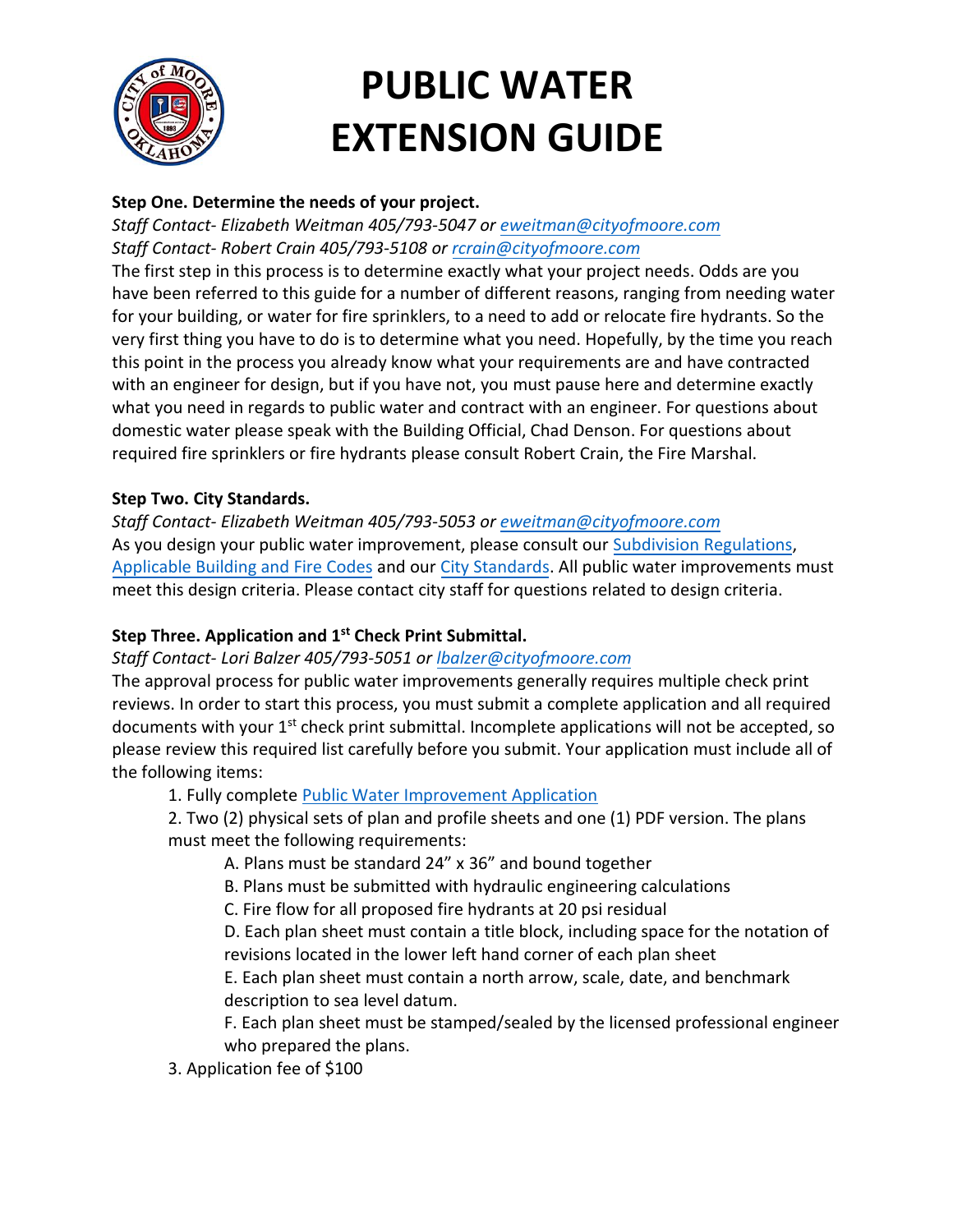#### **Step Four. City Review**

*Staff Contact- Elizabeth Weitman 405/793-5053 or [eweitman@cityofmoore.com](mailto:eweitman@cityofmoore.com)*

Once your complete application has been submitted, city staff will begin the review. The review is done by city staff and an outside engineer contracted by the city and we strive to review and return the plans in ten (10) business days. However, this process can take longer depending on work load as well as the accuracy of the submitted plans and application. Once this review is complete and all staff notes have been redlined on your plans, one set of plans will be returned to you to be revised.

#### **Step Five. Revise and Resubmit.**

#### *Staff Contact- Lori Balzer 405/793-5051 or lbalzer[@cityofmoore.c](mailto:nkerbo@cityofmoore.com)om*

After you have received your redlined check print, you must revise your plans and resubmit them to the city to be reviewed again. Included in your resubmittal should be:

1. The redlined check print from your previous submittal

2. Two (2) copies of your new plan and profile sheets and one (1) PDF version.

3. Any hydraulic calculations or fire flow data that was modified by your revisions (If applicable)

After reviewing your revised submittal the city will determine what step is next. One of three things could occur:

1. Revise and Resubmit- If your plan still needs revisions, city staff will inform you that you must revise and resubmit again. If this occurs, city staff will return to you your redlined check print. You then must repeat Step Five, including all of the same resubmittal requirements. You must continue to repeat this process until you receive approval.

2. Approved as Corrected- If your plan is mostly correct and only needs small revisions, the city will give you one copy of your redlined check print so that you can see what revisions need to be made to your final plan set. You must return this redlined check print with your final construction plan submittal. Proceed to Step Six.

3. Approved- If city staff determines no corrections are needed, please proceed to Step Six.

#### **Step Six. Final Submittal.**

*Staff Contact- Lori Balzer 405/793-5051 or lbalzer[@cityofmoore.c](mailto:nkerbo@cityofmoore.com)om*

After your plans have been Approved or Approved as Corrected, you will then need to submit your final construction plans to the city. With this submittal you must turn in the following items:

1. Five (5) copies of your approved construction plans (Plans must meet the same requirements as all submitted plan sets from Step Three) and one (1) PDF version.

#### 2. ODEQ Permit Application

City staff will return to you three sets of stamped plans and the ODEQ paperwork. You must submit these items to DEQ. Please note, the City of Moore does not have specifications on file with ODEQ. You will be required to create and submit your own specifications for your ODEQ submittal. You will not be allowed to connect any service to the new water main without the Approved ODEQ Permit back from DEQ.